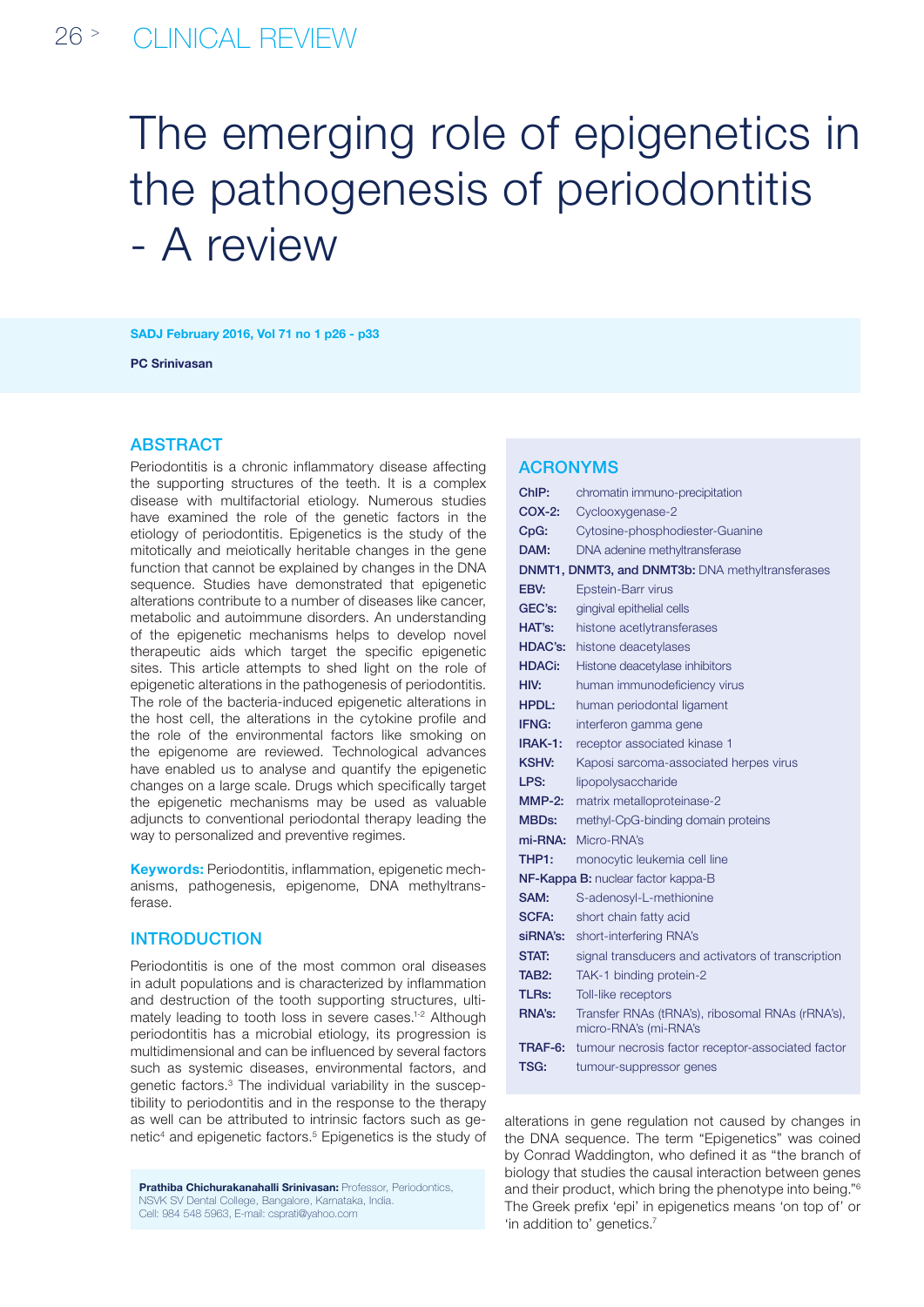## Epigenetic mechanisms

Important epigenetic mechanisms include DNA methylation, post-transcriptional histone modifications (methylation, acetylation, ubiquitylation, and phosphorylation) that affect chromatin structure, RNA associated gene silencing and chromosome inactivation 8

## A. DNA Methylation:

DNA methylation is the covalent transfer of a methyl group from S-adenosyl-L-methionine (SAM) to the 5<sup>th</sup> carbon atom of the cytosine residue in the Cytosine-phosphodiester-Guanine (CpG) dinucleotides. The methylation process occurs mostly in regions containing a high frequency of CpG dinucleotides, called "CpG islands" in the promoter region of a gene, and is associated with gene silencing in most cases.<sup>9</sup> The process of DNA methylation is catalysed by a family of closely related DNA methyltransferases (DNMT1, DNMT3, and DNMT3b).10 The methyl groups block the binding of the transcription factors to DNA. This transcriptional repression leads to "gene silencing."11 The exposed methylation sites allow for interaction with methyl-binding proteins, such as methyl-CpG-binding domain proteins (MBDs).12 Additionally, these proteins are instrumental in assembling histone deacetylases (HDAC's) and thus influence chromatin condensation. HDAC's are enzymes which remove the acetyl group from histones. Thus the DNA gets wrapped more tightly around the histones.13 The closed chromatin configuration leads to gene silencing.<sup>14</sup> Studies in the literature have shown that hypomethylation of DNA is associated with chromosomal instability and activation of transposable elements in human cancers.15 Thus, abnormal methylation patterns can lead to the development of diseases.

### Histone modification

A nucleosome is the basic unit of the chromatin. It comprises DNA wrapped around an eight-member histone complex which consists of two copies each of H2A, H2B, H3, and H4. This composition provides a rigid structure to the chromatin. Histones have unstructured N-terminal tails, which undergo post-translational modifications including acetylation, methylation, ubiquitination, glycosylation, citrullination, ADP-ribosylation, carbonylation and sumoylation at certain positions.16 Post-translational modifications such as acetylation and methylation of conserved lysine residues on the amino terminal tail domains have been reported.<sup>17</sup> Enzymes such as methyltransferases, demethylases, histone acetlytransferases (HAT's), and HDAC's either write or erase these modifications.18 Acetylation of core histones results in an "open" chromatin structure that facilitates gene transcription.19 Conversely, histone deacetylases remove the acetyl groups, causing the chromatin to become more condensed and thus gene transcription is repressed.<sup>20</sup> Some histone marks, such as H3K27ac (H3 acetylated at lysine 27) and H3K9ac (H3 acetylated at lysine 9) are associated with active transcription of genes, whereas others like H3K27me3 (H3 methylated at lysine 27) and H4K27me3 (H4 methylated at lysine 27), are responsible for repression of gene activity. Thus acetylation is associated with activation of the gene, whereas methylation leads to silencing of gene.<sup>21</sup> To summarize, post-translational histone modifications are powerful epigenetic mechanisms. These modifications can alter the chromatin structure. The chromatin is either open or condensed, thus regulating the gene transcription. This article mainly focuses on the acetylation of histones, the histone deacetylase inhibitors,

their implications for the pathogenesis and therapeutic management of, periodontitis.

### B. NON-CODING RNA:

The non-coding RNA's do not encode for a protein, but they are functionally relevant RNA molecules. These include transfer RNAs (tRNA's), ribosomal RNAs (rRNA's), micro-RNA's (mi-RNA's), and short-interfering RNA's (siRNA's).<sup>22</sup> Studies have reported that these non-coding RNA's play a pivotal role in the development of oral cancer, specific syndromes, and exert influences on the immune mechanisms in the oral cavity.23,24 Micro-RNA's and short-interfering RNA's have been shown to regulate gene expression without altering the DNA sequence. Micro-RNA's have been shown to negatively regulate the expression of their target genes at the post-transcriptional level, thus leading to "gene silencing".20,25 This article attempts to review the role of micro-RNA's in the pathogenesis of periodontitis.

As our understanding of the pathogenesis of periodontal disease continues to grow, additional potential mechanisms linking the microbial biofilm to the disease process are being described.26 This review focuses on the intriguing role of epigenetic alterations in the pathogenesis of periodontitis.

#### The role of epigenetic mechanisms in periodontitis.

Upon a microbial attack, the host mounts an immune inflammatory response. Recent studies have demonstrated that bacteria can affect the chromatin structure and transcriptional program of host cells by influencing diverse epigenetic mechanisms.27 Epigenetic events determine gene expression and selective activation or inactivation of genes. These events modulate the production of inflammatory mediators, expression of cytokines and thus contribute to the pathogenesis of various infectious and inflammatory diseases.28

## The role of microbial plaque-induced epigenetic changes in the pathogenesis of periodontitis.

The oral biofilm is a complex structure. Using whole genomic probes and Checkerboard DNA-DNA hybridization methodology, Sockransky *et al* analysed 13, 261 plaque samples. About 40 different bacterial species were determined in the subgingival plaque and these bacteria were found to exist in complexes. Five major complexes (red, orange, yellow, green and purple complexes) were consistently observed. Of these, the red complex, comprised of *Tannerella forsythia*, *Porphyromonas gingivalis*  and *Treponema denticola* is strikingly associated to the clinical measures of periodontal disease such as destruction-pocket depth and bleeding on probing. The orange complex consists of microbes like *Fusobacterium nucleatum*, *Campylobacter rectus*, *Campylobacter showae etc*. Plaque formation begins by early colonizers (*streptococcus* species) attaching to the pellicle-coated tooth structure. The early colonizers alter the local micro-environment and make it conducive for the intermediate (orange complex bacteria) and the late colonizers (red complex) to establish themselves and thrive in the area. Thus the plaque mass undergoes maturation.3

Studies in the literature point to the fact that putative periodontal pathogens like *Porphyromonas gingivalis* and *Campylobacter rectus* can induce epigenetic alterations in the gingival cells and tissues.<sup>29</sup> The microbe-induced epigenetic alterations with the resultant disruption of the host innate immune mechanisms is a vital step in the disease progression.30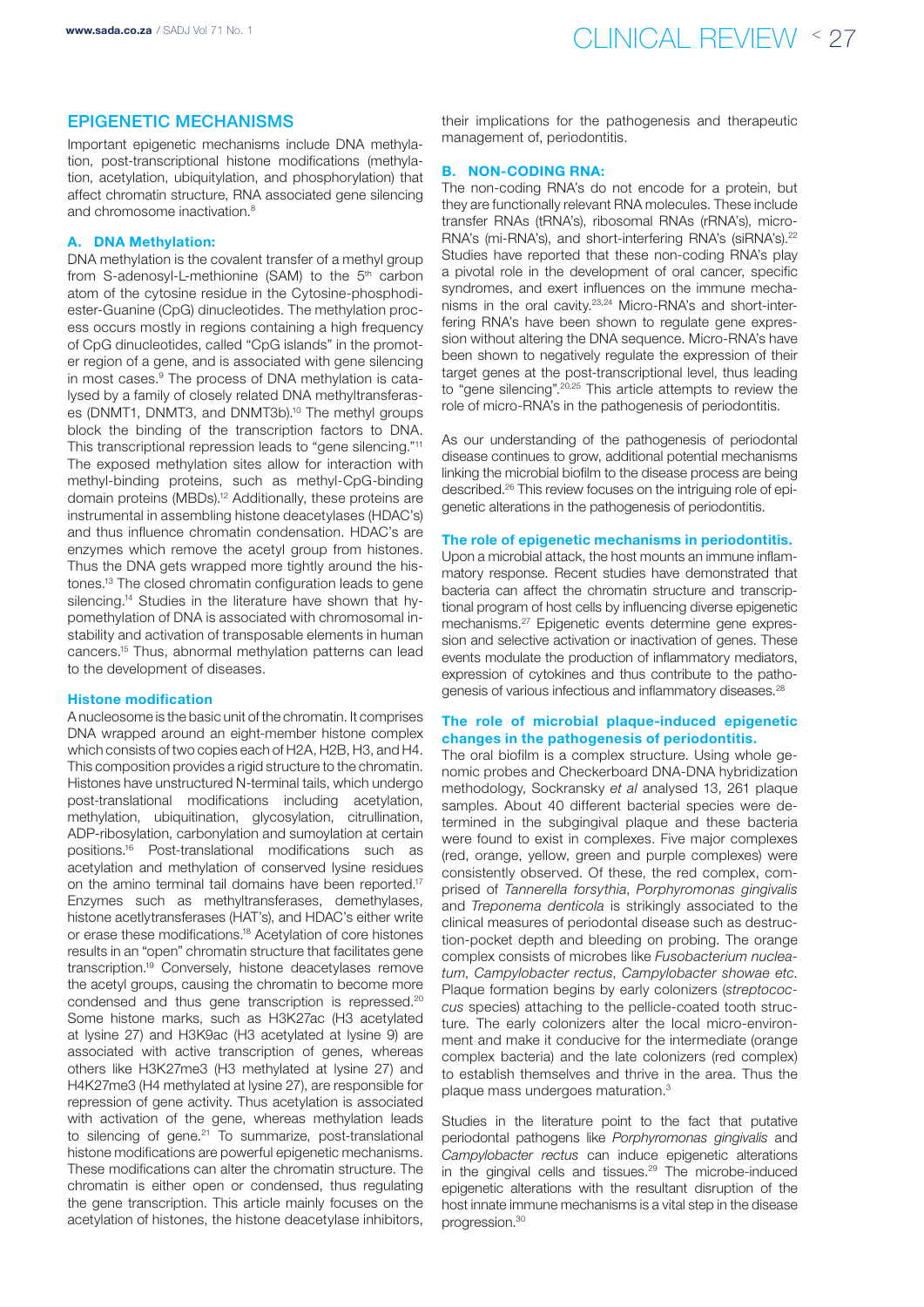Plaque accumulation in the dento-gingival area elicits a host immune response in the gingival epithelium. The cells of the gingival epithelium make use of a myriad of signalling pathways to modulate the innate immune response to the various microorganisms.<sup>31</sup> The toll-like receptors (TLRs) enable the gingival epithelial cells (GEC's) to recognize the pathogen-associated molecular patterns. The gingival epithelial cells then produce antimicrobial peptides such as human beta defensins and chemokines that activate the adaptive immune response.<sup>32-34</sup> Yin and Chung demonstrated that *Porphyromonas gingivalis* perked up the expression of antimicrobial proteins human beta defensin and CC chemokine ligand 20 (CCL20). The gingival epithelial cells treated with this microbe showed decreased expression of histone deacetylase 1 and 2 (HDAC 1, HDAC 2), and DNA methyltransferase 1 (DNMT1). *P. gingivalis* also induced increased methylation of the promoter region of six genes, including the immune regulator CD276, elastase 2, toll-like receptor-2 (TLR2), interleukin-12 A(IL-12A), and two putative tumour-suppressor genes (TSG). The levels of the activating histone modification H3K4me3 were found to be reduced in GEC's incubated with *Porphyromonas gingivalis*. *Fusobacterium nucleatum*, a nonpathogen, did not induce such alterations in the GEC's. These findings corroborate the fact that *P.gingivalis* is capable of suppressing gene transcription.<sup>31</sup> The lipopolysaccharide (LPS) produced by Porphyromonas ginigivalis induces signalling of the toll-like receptor (TLR). The study demonstrated that the TLR signalling has far-flung effects on the epigenetic profiles of genes which respond to the TLR.35,36 Keratinocytes in the gingival epithelium when exposed to *P.gingivalis* LPS showed decreased expression of DNA methyltransferase 1 (DNMT1), Histone deacetylase 1 and 2 (HDAC1 & 2), the key enzymes involved in epigenetic mechanisms.37 Riggs *et al*. and Sealy *et al*. in their study demonstrated that butyric acid, a major short chain fatty acid produced by *P.gingivalis*, is a histone deacetylase inhibitor (HDACi).<sup>38,39</sup> Thus, butyrate, a short chain fatty acid (SCFA) produced by *P.gingivalis* induces acetylation of histones in the cells of the periodontium.40-42

Recent evidence has also pointed to another interesting aspect in the bacteria-induced epigenetic alterations. This butyrate, an HDAC inhibitor produced by *P.gingivalis*, causes reactivation of human immunodeficiency virus (HIV) and Epstein-Barr virus (EBV).43-45 Morris *et al*. in their study showed that *P.gingivalis* metabolites like butyric acid enhanced the replication of Kaposi sarcoma-associated herpes virus (KSHV). The bacterial supernatant contained HDAC inhibition properties. This increased the global acetylation of H3 and H4 leading to the reactivation and replication of KSHV.42 Thus periodontal microbes like *P.gingivalis* and other opportunistic bacteria associated with the state of immunosuppression in HIV-positive individuals may collectively contribute to AIDS progression by reactivating the latent virus through HDAC inhibition.<sup>46,47</sup> Oxidative stress is an imbalance between the production of a reactive oxygen species and the antioxidant defense, leading to tissue damage.48 *P.gingivalis* induces oxidative stress, a process which is central to epigenetic modifications.<sup>49,50</sup>

Additional studies by Yin *et al*.<sup>51</sup> and Chung *et al*.<sup>52</sup> have demonstrated that epigenetic changes in *P.gingivalis*stimulated dendritic cells and GECs resulted in lower levels of cytokines and chemokines secreted by these cells. Uehara *et al*. reported that LPS derived from *P.gingivalis* inhibits osteoblastic cell differentiation. DNA

hypermethylation was involved in the inhibitory effect of LPS on osteoblastic differentiation of fibroblasts derived from human periodontal ligament (HPDL).<sup>53</sup>

*Campylobacter rectus*, another putative periodontal pathogen may also induce epigenetic alterations in human cells. Bobetsis demonstrated that *C. rectus* downregulated the expression of insulin-like growth factor 2 (Igf2) gene via hypermethylation of Igf2 promoter in murine placenta.<sup>54</sup> The reduced placental growth and foetal growth as a result of these epigenetic alterations may be involved in preterm births associated with *C. rectus* infection in humans.<sup>55</sup> A study conducted by Miao *et al*. observed that *Treponema denticola*, another periodontal microbe, upregulated the matrix metalloproteinase-2 (MMP-2) gene. There was hypomethylation in the promoter region of the MMP-2 gene. MMP-2 is responsible for the matrix degradation and bone resorption in periodontitis. The authors suggested that adherence/internalization of *T. denticola*  into the periodontal ligament cells may have contributed to the epigenetic alterations.56 Wu *et al*. suggested that DNA adenine methyltransferase (DAM) may regulate the genes required for the invasion process of *Actinobacillus actinomycetemcomitans*. Inactivation of DAM alters the virulence properties of this microbe.57

## The role of microbe-induced epigenetic alterations in Herpesvirus Periodontitis.

Though periodontitis is a highly prevalent, chronic infectious disease afflicting the tooth-supporting structures, the etiology is still poorly understood.58 The major clinical characteristics of this enigmatic disease are perplexing. Findings such as the bilateral symmetrical pattern of the disease, spontaneous remission, why periodontitis affects only few teeth, with neighbouring teeth exhibiting much less attachment loss etc., cannot be explained solely on the basis of a microbial etiology. The co-infection of viruses with the microbes and their synergistic effect on the tissues has been suggested and may offer explanations for the confounding aspects of the disease.<sup>59</sup>

A number of studies have shown that herpes viruses, including Epstein-Barr Virus (EBV), Human Cytomegalovirus (HCMV) and Herpes Simplex Virus-1 (HSV-1) are detected in high numbers in patients with periodontal and endodontic disease. They act synergistically with the periodontal bacteria.60-65 The herpes viruses may impair the local host defences and thus increase the pathogenic potential of the bacteria. The bacteria in turn may increase the virulence of the herpes viruses.<sup>66</sup> The microbe-induced epigenetic modification of the viral genome may explain the link between viruses and bacteria in the pathogenesis pathway. Butyrate, produced by *P.gingivalis*, is a HDAC inhibitor. Bacteria-induced HDAC inhibition may reactivate the latent EBV and HIV virus.43,44,45 Reactivation of latent HIV virus through HDAC inhibition by *P.gingivalis* may contribute to AIDS progression.<sup>46,47</sup>

To conclude, studies strongly indicate that microbe-induced epigenetic alterations in the host cells and the viral genome may play an important role in the disease pathogenesis. These alterations have far-reaching implications. They can affect the prognostic and therapeutic outcomes of the disease. For example, butyrate, a metabolite of *P.gingivalis*  can reactivate the latent HIV, EBV, and KSHV, thus leading to progression of virus-associated diseases. Bacteria and viruses have a synergistic action, thus increasing the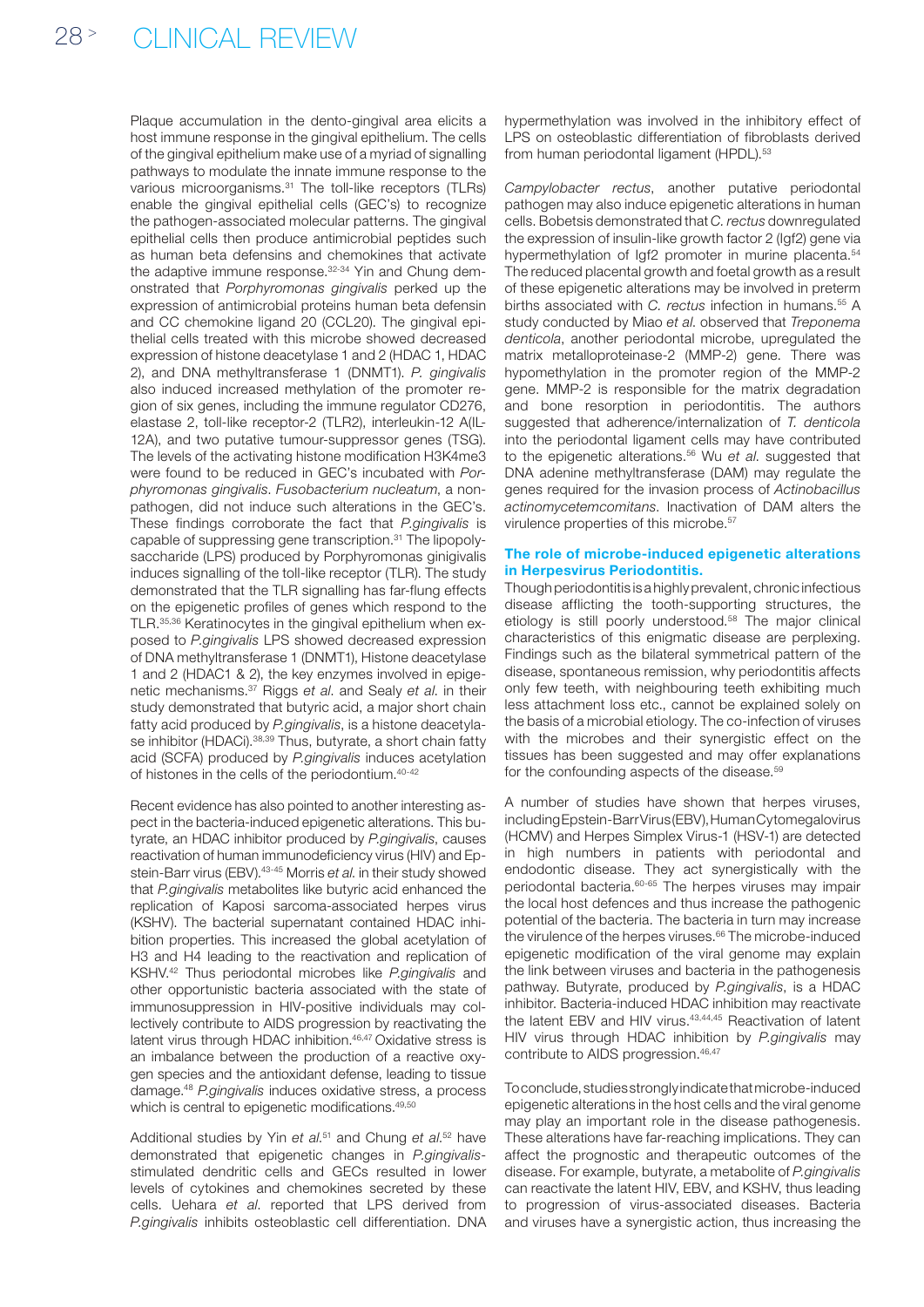pathogenicity. The use of anti-viral drugs as adjunct to conventional periodontal therapy may provide beneficial results and is a subject for further research.

#### Epigenetic changes and cytokines

Inflammation is the central component in the pathogenesis of periodontitis. Epigenetic alterations may have an effect on the cytokine profile, and thus can determine the outcome of the disease.

Epigenetic mechanisms have been evaluated in some cytokine genes. In periodontal disease, there is an overexpression of pro-inflammatory cytokines (IL1, IL4, IL6 and IL-10).67-69 Epigenetic events such as hypomethylation and histone acetylation are associated with the inappropriate over-transcription of genes.70 Gomez *et al*. observed hypomethylation in the gene of cytokine interleukin-6 (IL-6) in the tissues of individuals with periodontitis, leading to an overexpression of this cytokine in the inflamed tissues.<sup>71</sup> IL-6 is a key cytokine involved in bone resorption and has been detected in high levels on patients with periodontal disease.71,72 Babel *et al*. in their study showed overexpression of cytokine IL-6 in the inflamed tissues of subjects with chronic periodontitis.<sup>73</sup>

Interestingly, the overexpression of IL-6 might have an influence on the epigenetic changes in the cells. Studies conducted by Hodge *et al*., Stenvinkel *et al*., and Hodge *et al*., suggested that the overexpression of IL-6 might exert an epigenetic influence in the cells by regulating the DNMT gene or by maintaining it's methylation status.<sup>74-76</sup> Long-standing persistent inflammation and bacterial infection may cause DNA methylation which in turn inactivates the suppressors of cytokine signalling and may thus contribute to exaggerated cytokine signalling.71,75 Wehbe *et al*. suggested that the over-expression of IL-6 may influence the expression and activity of DNMT, demethylases or histone expression, which participates in regulation of gene methylation.<sup>77</sup> A similar study by Hmadcha *et al*. showed that interleukin-1 beta causes activation of DNA methyltransferase and thus markedly supresses the genes which code for the interleukin.78

In periodontitis, the inflammatory response involves upregulation of transcription factors-nuclear factor kappa-B (NF-Kappa B) and signal transducers and activators of transcription (STAT).20 Oliveira *et al*. in their study evaluated the methylation status of DNA in the promoter region of interleukin-8 (IL-8, a chemokine) in gingival and oral mucosal cells, leukocytes in blood from healthy individuals, smokers and non-smoker subjects with chronic periodontitis. The methylation status was co-related with mRNA levels of IL-8. The study revealed that there was a higher percentage of hypomethylation of IL-8 gene in chronic periodontitis subjects in the DNA of oral mucosal cells.<sup>79</sup>

Cyclooxygenase-2 (COX-2) is an enzyme governing the production of prostaglandins that promote pain and inflammation. Zhang *et al*. evaluated the epigenetic changes in the promoter region of Prostaglandin synthase 2, the gene encoding for COX-2 in chronic periodontitis patients. The results revealed a hyper-methylation status of the gene and lower levels of COX-2 transcription in inflamed gingival biopsy cells.80 A study by Andia *et al*. in subjects with generalized aggressive periodontitis evaluated the DNA methylation status in the promoter region of IL-8 gene in oral and GEC's. The authors

reported a hypomethylated status in oral and GEC's of these subjects.81 Zhang *et al*. evaluated the presence of epigenetic modifications in the promoter region of interferon gamma (IFNG) gene in gingival biopsy of chronic periodontitis subjects. Their study reported a significant hypomethylation and increased IFNG transcription.<sup>82</sup> Corroborating this evidence, White *et al*, in their study, suggested that the expression of IFNG is regulated by the status of methylation in its promoter region.<sup>83</sup> Sullivan *et al*. demonstrated that epigenetic alterations in the gene which codes for tumour necrosis factor alpha (TNF- $\alpha$ ) actively regulates its expression and is present both consecutively and in response to acute stimulation of cells from the myeloid lineage.<sup>84</sup> Another recent study by Zhang *et al*. showed that the Tumour necrosis factor alpha (TNF-α) promoter was hypermethylated at two CpG sites, resulting in decreased expression. Reversing the methylation by treatment with a demethylating agent *in vitro*, caused increased expression of TNF-α, indicating that the methylation indeed regulated the expression.<sup>85</sup> De Souza *et al*., stated that variations in DNA methylation between healthy and periodontitis cases are higher in genes related to the immune-inflammatory process. DNA methylation must be modulating the chromatin regions, and consequently modulating the mRNA transcription of immune inflammatory genes associated with periodontitis. Thus DNA methylation can have an impact on the prognosis of the disease.<sup>86</sup>

Studies have revealed that in addition to DNA methylation, other epigenetic changes such as histone modifications also play a pivotal role in the pathogenesis of periodontitis. Gemmell *et al*. stated that the nature of the lymphocytic response determines the destructive periodontitis lesion. The progression from gingivitis to periodontitis is characterized by a transition from the Th1 to the Th2 subset of the T lymphocyte.<sup>87</sup> Changes in the chromatin structure occur through epigenetic mechanisms like histone modification, DNA methylation and generation of DNAse I hypersensitive sites. These epigenetic modifications occur during the process of differentiation of the naïve T cells into the various lineages, thus determining the destructive characteristics of the lesions.88 Cantley *et al*. in their experimental mouse model study demonstrated that treatment by histone deacetylase inhibitors (HDACi) efficiently suppressed periodontal bone loss.<sup>89</sup>

The role of Micro-RNA's (mi-RNA) in the pathogenesis of periodontitis have only been recently reviewed. Comparison of the mi RNA profiles in the healthy and the periodontitis tissues revealed that the mi RNA levels were increased in the latter group.90-92 In a recent study, Ogata *et al*. used mi-RNA microarray profiling and real time PCR analysis to determine the micro-RNA expression in the inflamed and healthy periodontal tissues. The results of their study revealed that the three most overexpressed miRNA's were hsa-miR-150, hsa-miR-223, and hsa-miR-200b, and the three most under expressed mi-RNA's were hsa-miR-379, hsa-miR-199a-5p, and hsa-miR-214. The overexpressed mi-RNA's are associated with inflammatory disease, organismal injury, abnormalities, urological disease, and cancer.<sup>93</sup> Micro-RNA's have been implicated in controlling the TLR pathway which connects the innate and the adaptive pathways of the immune response. In their experimentally induced periodontitis in apolipoprotein E-deficient (ApoE- /-) mice, Nahid *et al*. reported that polymicrobial infection with periodontal pathogens like *P.gingivalis*, *T. denticola*,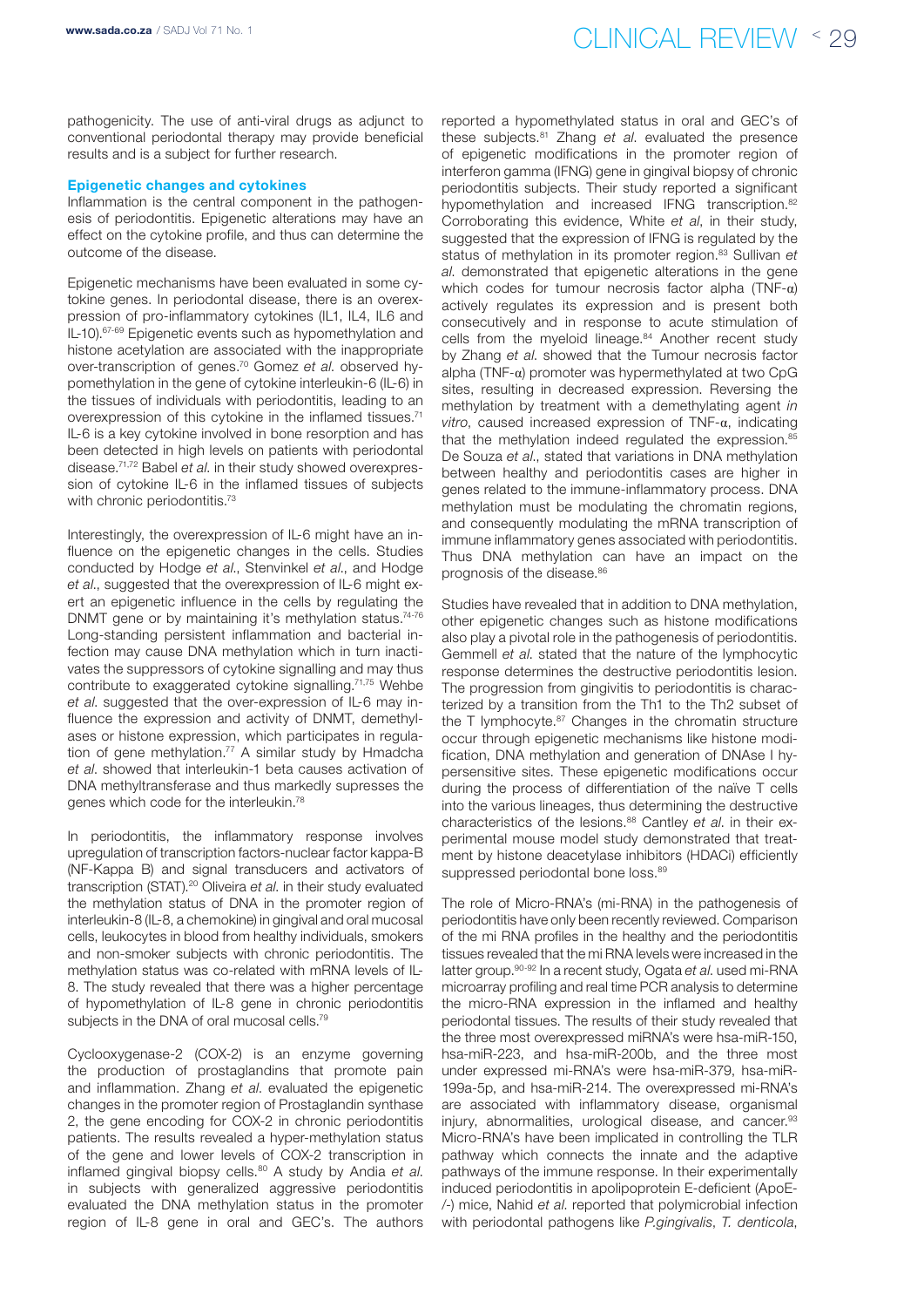*T. forsythia* enhanced the levels of miR-146a. In the same study, human monocytic leukemia cell line (THP1) cultures were stimulated with a combination of periodontal pathogens. The results revealed that there was an increase in the mi-RNA levels in a time-dependent manner and this co-related with the downregulation of adaptor kinases IL-1 receptor associated kinase 1 (IRAK-1), tumour necrosis factor receptor-associated factor (TRAF-6), and TNF- $\alpha$ production by these cells. The authors concluded that the elevated levels of miR-146a downregulates IRAK-1 and TRAF-6. This may have been the reason for endotoxin tolerance. Hence, miR-146a may represent a target for therapeutic intervention.94 Similar results were obtained in the study of Xie *et al*. miRNA-146 inhibited the secretion of pro-inflammatory cytokine through IL-1 receptorassociated kinase 1 in human gingival fibroblasts.95 Ceppi *et al*. examined the levels of miR-155 in monocyte-derived dendritic cells exposed to endotoxin lipopolysaccharide. An elevated level of mi-R-155 was demonstrated and it was shown to downregulate TAK-1 binding protein-2 (TAB2), which plays an important role in IL-1 signalling pathways. The authors concluded that this negative feedback loop helped modulate the inflammatory responses of dendritic cells.96 Perri *et al*. in their study determined the expression profile of micro-RNA in obese individuals with and without periodontitis. They found that there was upregulated expression of several mi-RNA's in the inflamed gingival tissues of their patients with periodontitis and obesity. The findings suggest that inflamed periodontal tissues and obesity may share the inflammatory mi-RNA targets.97 Abnormal micro-RNA expression has been implicated in several inflammatory diseases and cancer. The micro-RNA targets may be amenable to intervention by drugs which target the specific epigenetic sites.

*Tout ensemble*, experimental studies have shed light on the impact of altered epigenetic patterns on the cytokine profile in patients with periodontitis. Long-standing chronic inflammation and bacterial infection may have an effect on the enzymes involved in the epigenetic mechanisms. The alterations in the cytokine profile may affect the prognostic outcome of the disease.

## Role of the environmental factors in the patho-epigenetics of periodontitis.

Periodontitis is a chronic inflammatory disease. Microbial plaque, the primary etiological agent, is essential to cause the disease in a susceptible host. There are several other factors like nutrition, toxic components in the environment, tobacco smoke, alcohol and different infectious agents that can affect the disease outcome. These factors can induce epigenetic alterations in the host cells.<sup>98,99</sup> Studies have observed associations between smoking and global DNA methylation, linked with poor prognosis in lung cancer.100,101 A study conducted by Oliveira *et al*.,79 revealed that there was a higher percentage of hypomethylation of IL-8 gene in the DNA of oral mucosal cells of subjects with chronic periodontitis. But there was no difference in the methylation status of IL-8 promoter in smokers and nonsmoker subjects with periodontitis in this study. Smoking is an important risk factor for periodontal disease. Further studies evaluating the methylation in smokers with periodontal disease may be of interest.

Studies have elicited the role of diet and nutritional influences on the pathogenesis of periodontitis.102,103 Okano *et al*. 104 stated that folate deficiency during pregnancy leads to a lack of S-adenosylmethionine, a substrate required for the enzyme DNMT (DNA methyltransferase) to methylate CpG residues during embryonic development. Increase in the methylation rate in older individuals leads to gene silencing and could thereby contribute to the development of chronic diseases.105 Ohi *et al*. 106 in their study demonstrated hypermethylation of CpG in the promoter of the collagen-alpha 1 gene in the aged periodontal ligament.

The pathogenesis of periodontitis is complex. The above mentioned studies point to the multiple confounding factors that might play a role in the epigenetic mechanisms and thereby affect the disease outcome.

### Epigenetic therapy in the management of periodontitis : personalized periodontal therapy.

Epigenetic changes occur more frequently than the genetic changes and are rendered reversible by treatment with pharmacological agents.107 Research in the use of pharmaceutical agents targeting the "epigenetic sites" is ongoing. Histone deacetylase inhibitors and DNA methyltransferase inhibitors have been in the vanguard of these approaches. Histone deacetylase inhibitors help in supressing bone resorption by osteoclasts.<sup>89</sup> The deacetylase inhibitors help in promoting osteoblast maturation.108 In their study on *P.gingivalis* - induced experimental periodontitis in mice, Cantley *et al*. evaluated the bone volume changes after administering novel compounds targeting both Class I & II HDACs (1179.4b) and MS-275, which targets specifically the Class I HDAC. The results of the study revealed that Class I and II histone deacetylase inhibitor, 1179.b, significantly reduced *P.gingivalis*- induced bone loss.109

The above mentioned studies suggest that agents targeting the specific "epigenetic sites" can be considered as useful adjuncts in the management of periodontal disease.

### Methods for analysing epigenetic mechanisms.

Technological advances have enabled the analysis of epigenetic analysis on a large scale.<sup>21</sup>

DNA methylation can be detected and quantified by the following techniques:

- a. Bisulphite conversion.-In this technique sodium bisulphite modification of DNA enables the conversion of unmethylated cytosines to uracil, while the methylated cytosines remain unchanged.110
- b. Global DNA Methylation Analysis-High Performance Liquid Chromatography (HPLC) is a classical method to quantify global DNA methylation.<sup>111</sup>
- c. Gene-specific methylation analysis-can be characterized as either "candidate gene" or "genome-wide" approach.

The candidate gene approaches can be further divided into "sensitive" and "quantitative" approaches.

#### Methods for genome-wide analysis:

- a. Microarray-based genome-wide analysis. Three main classes of microarray methods have been developed to map the 5-methylcytosine patterns in genomes :
- 1. Methods which enrich the highly methylated regions using an antibody specific for 5-methylcytosine or methyl-binding proteins.
- 2. Methods based on bisulphite modification.
- 3. Methods using methylation-sensitive restriction enzymes.<sup>112</sup>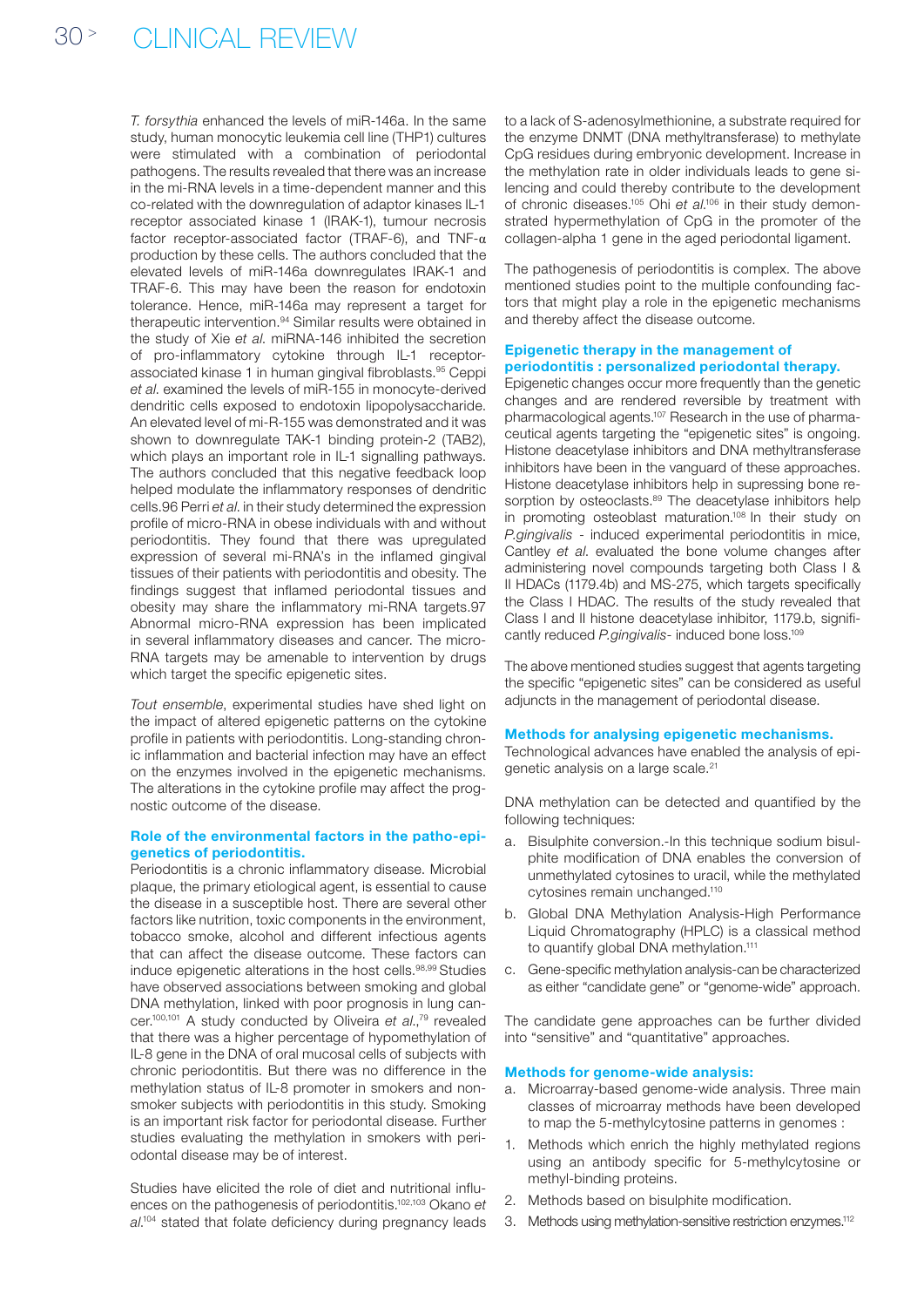#### Methylated DNA Immuno-precipitation-MeDIP

The DNA is immuno-precipitated using antimethylcytosine antibody and this immuno-precipitated DNA is hybridized to microarrays.<sup>113</sup>

#### Analysis of histone modifications:

The histone modification signals can be captured by chromatin immuno-precipitation (ChIP), in which an antibody is used to enrich DNA fragments from modification sites. ChIP-chip, ChIP-PET, ChIP-SAGE are some of the several ChIP based techniques.114-116 Ultrahigh-throughput sequencing technologies such as Illumina/Solexa sequencing has enabled the use of a new technique called ChIP-seq. ChiP-seq is becoming one of the main approaches due to its high coverage, high resolution and low cost. In ChIP-seq, the sequence of one end of a ChIPenriched DNA fragment is read, and it is followed by mapping the short read, called tag, to the genome assembly in order to find the genome location of the fragment.<sup>117-119</sup>

Thus technological advances have enabled geneticists to analyse and quantify the epigenetic modifications on a large scale. The use of bioinformatics to compute the epigenetic alterations is very exciting and promising. These data are of enormous use in research and can be used in the development of drugs that target the epigenetic sites with greater specificity.

## **CONCLUSION**

Periodontitis is a chronic inflammatory disease involving the supporting structures of the tooth. It is a polymicrobial infectious disease. The host tissue mounts an immune inflammatory response to combat the bacterial attack. A number of studies reveal the role of epigenetic mechanisms in the pathogenesis of periodontitis. Bacteria cause epigenetic alterations in the gingival cells and tissues. These epigenetic changes can cause "silencing/ shut down" of genes involved in local defences and so the chances of survival of the microbes in the local microenvironment is significantly enhanced. They may also cause rapid re-establishment of virulent flora, thereby giving rise to refractory/resistant forms of periodontal disease.<sup>26</sup> This emphasizes the importance of thorough surgical debridement and complete removal of infected granulation tissue which may act as a reservoir of bacteria. It is also logical to use antimicrobials as adjuncts to non-surgical/surgical periodontal therapy to eliminate the microbes which have tissue-invasive properties. Studies have also revealed that epigenetic changes in the cytokine genes have a crucial role to play in the pathogenesis of this inflammatory disease. However it needs to be ascertained whether these epigenetic alterations lead to increased susceptibility to the disease or whether they are a consequence of the long-standing chronic inflammatory response.<sup>51</sup> It is a "chicken or egg" scenario which is most perplexing. Periodontitis has a complex multifactorial etiology. Though microbial plaque is the primary etiologic factor, systemic diseases like diabetes, age and environmental factors such as smoking may affect the disease outcome. These confounding factors also have a role to play on the epigenome. Hence studies evaluating the epigenetic events in the pathogenesis of periodontitis should be viewed with caution. Geneticists have made terrific progress and have developed drugs that target the "epigenetic sites." These drugs can be used as valuable adjuncts to conventional periodontal therapy. This type of therapeutic approach is showing great promise in the treatment of other diseases affected by aberrant epigenetic marks like cancer, lupus,

and asthma, neurological disorders like Huntington's chorea, Alzheimer's disease and diabetes. The challenge with this approach is to specifically target the epigenetic marks which have negatively influenced the gene, leaving alone the beneficial ones that help maintain health. It has always been thought that "our genes are set in stone" and are beyond our influence. The concept that the epigenome can be altered by pharmacologic intervention is very profound and empowering. Technological advances have enabled analysis and quantification of the epigenetic changes and have been instrumental in the development of drugs which target the epigenetic sites with greater specificity.

#### **References**

- Petersen PE, Ogawa H. The global burden of periodontal disease: towards integration with chronic disease prevention and control. Periodontology 2000, 2012; 60: 15–39.
- 2. Petersen PE, Ogawa H. Strengthening the prevention of periodontal disease: the WHO approach. J Periodontol 2005; 76:2187-93.
- 3. Socransky SS, Haffajee AD, Cugini MA, Smith C, Kent RL Jr. Microbial complexes in subgingival plaque. J Clin Periodontol 1998; 25:134-44.
- 4. Michalowicz BS, Diehl SR, Gunsolley JC, Sparks BS, Brooks CN, Koertge TE, *et al*. Evidence of a substantial genetic basis for risk of adult periodontitis. J Periodontol 2000; 71:1699-707.
- 5. Offenbacher S, Barros SP, Beck JD. Rethinking periodontal inflammation. J Periodontol 2008; 79:1577-84.
- 6. Goldberg AD, Allis CD, Bernstein E. Epigenetics: a landscape takes shape. Cell 2007; 128:635-8.
- 7. Berger SL, Kouzarides T, Sheikhattar r, Shilatifard A. An operational definition of epigenetics. Genes Dev 2009; 23:783.
- Waggoner D. Mechanisms of disease: epigenesist. Semin Pediatr Neurol 2007; 14:7-14.
- 9. Herman JG, Baylin SB. Gene silencing in cancer in association with promoter hypermethylation. N Engl J Med 2003; 349:2042-54.
- Hermann A, Gowher H, Jeltsch A, Biochemistry and biology of mammalian DNA methyltransferases. Cell Mol Life Sci 2004; 61:2571-87.
- 11. Hark AT, Schoenherr CJ, Katz DJ, Ingram RS, Levorse JM, Tilghman SM. CTCF mediates methylation-sensitive enhancer-blocking activity at the H19/Igf2 locus. Nature 2000; 405:486-9.
- 12. Loenen WA. S-adenosylmethionine: jack of all trades and master of everything? Biochem Soc Trans 2006; 34: 330-3.
- 13. Vucic EA, Brown CJ, Lam WL. Epigenetics of cancer progression. Pharmacogenomics 2008; 9:215-34.
- Bird AP, Wolffe AP. Methylation-induced repression belts, braces, and chromatin. Cell 1999; 99:451-4.
- 15. Cheung HH, Lee TL, Rennert OM, Chan WY. DNA methylation of cancer genome. Birth Defects Res C Embryo Today 2009; 87:335-50.
- 16. Fuchs J, Demidov D, Houben A, Schubert I. Chromosomal histone modification patterns-from conservation to diversity. Trends Plant Sci 2006; 11:199-208.
- 17. Egger G, Liang G, Aparicio A, Jones PA. Epigenetics in human disease and prospects for epigenetic therapy. Nature. 2004 May 27; 429(6990):457-63.
- 18. Doolittle JM, Webster-Cyriaque J. Polymicrobial infection and bacterium mediated epigenetic modification of DNA tumor viruses contribute to pathogenesis. 2014,.mBio 5(3):e01015-14.
- Campos EI, Reinberg D. Histones: annotating chromatin. Annu Rev Genet 2009; 43:559-99.
- 20. Bayarsaihan D. Epigenetic mechanisms in inflammation. J Dent Res 2011; 90:9-17.
- 21. Portela A, Esteller M. 2010. Epigenetic modifications and human disease. Nat. Biotechnol. 28:1057–68.
- 22. Seo JY, Park YJ, Yi YA, Hwang JY, Lee IB, Cho BH, Son HH, Seo DG. Epigenetics: general characteristics and implications for oral health. Restor Dent Endod. 2015; 40(1):14-22.
- 23. Sun Q, Liu H, Chen Z. The fine tuning role of microRNA interaction in odontoblast differentiation and disease. Oral Dis 2014 Mar 22.
- 24. Perez P, Jang SI, Alevizos I. Emerging landscape of non-coding RNAs in oral health and disease. Oral Dis 2014; 20:226-35.
- 25. Kaikkonen MU, Lam MT, Glass CK. Non-coding RNAs as regulators of gene expression and epigenetics. Cardiovasc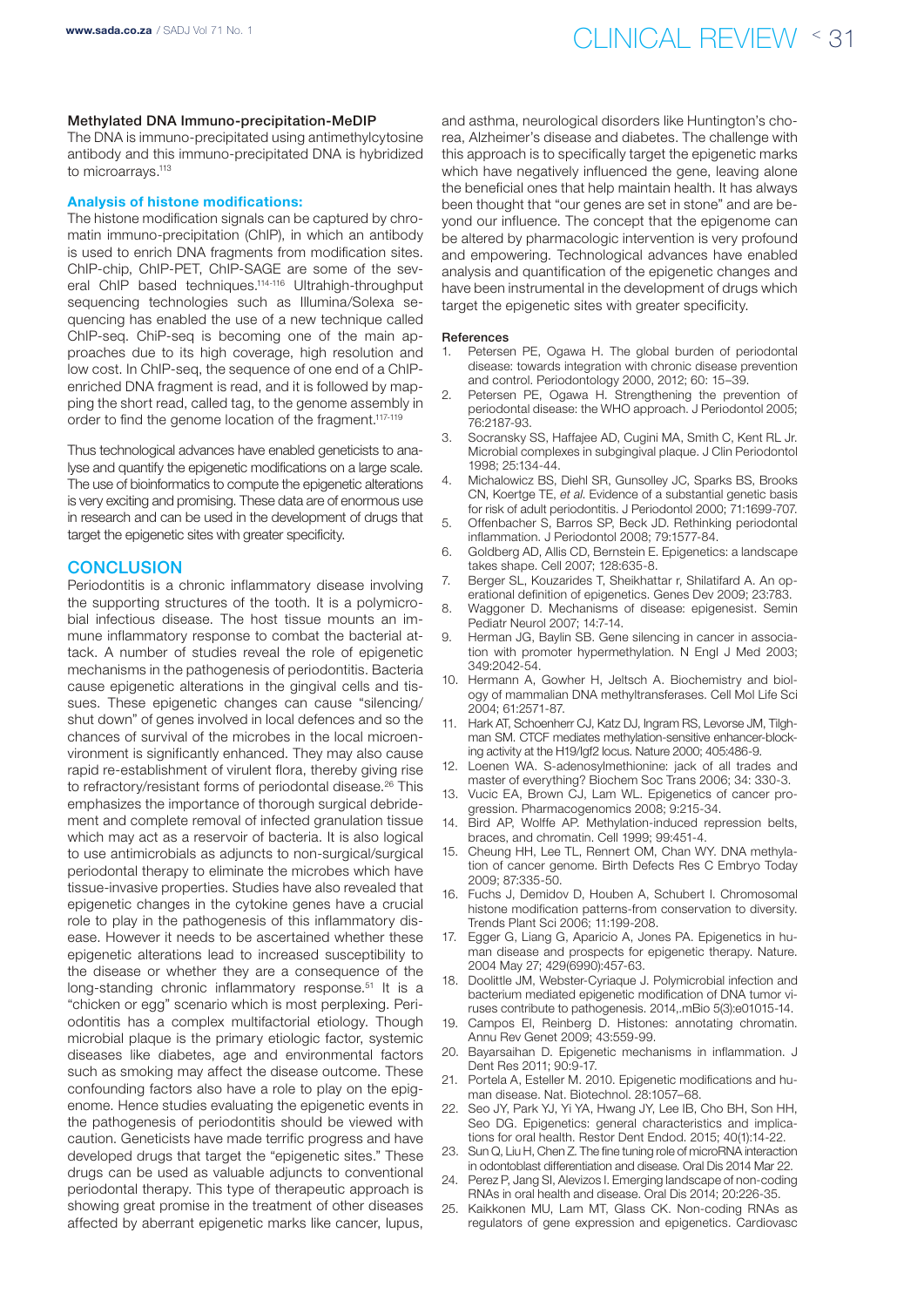Res 2011; 90:430-40.

- 26. Iacopino AM. Epigenetics: New explanations for old problems? J Can Dent Assoc 2010; 76:a76.
- 27. Bierne H, Hamon M, Cossart P. Epigenetics and bacterial infections. Cold Spring Harb Perspect Med 2012.
- 28. Nile CJ, Read RC, Akil M, Duff GW, Wilson AG. Methylation status of a single CpG site in the IL6 promoter is related to IL6 messenger RNA levels and rheumatoid arthritis. Arthritis Rheum 2008; 58:2686-93.
- 29. Barros SP and Offenbacher S. Epigenetics: connecting environment and genotype to phenotype and disease. J Dent Res 2009; 88(5):400-8.
- 30. Darveau RP. The oral microbial consortium's interaction with the periodontal innate defense system. NA Cell Biol 2009; 28:389-95.
- 31. Yin L, Chung WO. Epigenetic regulation of human beta defensin 2 and CC chemokine ligand 20 expression in gingival epithelial cell in response to oral bacteria. Mucosal Immunol 2011; 4:409-19.
- 32. Pedra JH, Cassel SI, Sutterwala FS. Sensing pathogens and danger signals by the inflammasome. Curr Opin Immunol 2009; 21:10-6.
- 33. Manavalan B, Basith S, Choi S. Similar structures but different roles-An updated perspective on TLR structures. Front Physiol 2011; 2:41.
- 34. Philbin VI, Levy O. Developmental biology of the innate immune response: implications for neonatal and infant vaccine development. Pediatr Res 2009; 65:98R-105R.
- 35. Winder DM, Pett MR, Foster N,Shivji MK, Herdman MT, Stanley MA, Venkitaraman AR, Coleman N.2007. An increase in DNAdouble-strand breaks, induced by Ku70 depletion, is associated with human papilloma virus 16 episome loss and de novo viral integration events. J. Pathol. 213: 27–34.
- 36. Foster SL, Hargreaves DC, Medzhitov R. 2007. Genespecific control of inflammation by TLR-induced chromatin modifications. Nature 447: 972–8.
- 37. De Camargo Pereira G, Guimarães GN, Planello AC, Santamaria MP, de Souza AP, Line SR, Marques MR, Guimarães GN. 2013. *Porphyromonas gingivalis* LPS stimulation downregulates DNMT1, DNMT3a, and JMJD3 gene expression levels in human HaCaT keratinocytes. Clin. Oral Investig. 17:1279–85.
- 38. Riggs MG, Whittaker RG, Neumann JR, Ingram VM. N-Butyrate causes histone modification in HeLa and Friend erythroleukemia cells. Nature 1977; 268:462-4.
- 39. Sealy L, Chalkley R. The effect of sodium butyrate on histone modification. Cell 1978; 14:115-21.
- 40. Takahashi N, Sato T, Yamada T. 2000. Metabolic pathways for cytotoxic end product formation from glutamate- and aspartate-containing peptides by *Porphyromonas gingivalis*. J. Bacteriol. 182:4704–10.
- 41. Kepler GM, Nguyen HK, Webster-Cyriaque J, Banks HT. 2007. A dynamic model for induced reactivation of latent virus. J. Theor. Biol. 244:451–62.
- 42. Morris TL, Arnold RR, Webster-Cyriaque J.. Signaling cascades triggered by bacterial metabolic end products during reactivation of Kaposi's sarcoma-associated herpesvirus. J. Virol. 2007; 81:6032–42.
- 43. Imai K, Inoue H, Tamura M, Cueno ME, Inoue H, Takeichi O, Kusama K, Saito I, Ochiai K. 2012. The periodontal pathogen *Porphyromonas gingivalis* induces the Epstein-Barr virus lytic switch transactivator ZEBRA by histone modification. Biochimie 94:839–46.
- 44. Imai K, Yamada K, Tamura M, Ochiai K, Okamoto T.. Reactivation of latent HIV-1 by a wide variety of butyric acid-producing bacteria. Cell. Mol. Life Sci. 2012; 69:2583–92.
- 45. Kantor B, Ma H, Webster-Cyriaque J, Monahan PE, Kafri T. Epigenetic activation of unintegrated HIV-1 genomes by gutassociated short chain fatty acids and its implications for HIV infection. Proc. Natl. Acad. Sci. U. S. A. 2009;106:18786–91.
- 46. Imai K, Ochiai K, Okamoto T. Microbial interaction between HIV-1 and anaerobic bacteria producing butyric acid: its potential implication in AIDS progression. Future Virol.7: 2012; 1005–14.
- 47. Imai K, Victoriano AF, Ochiai K, Okamoto T. Microbial interaction of periodontopathic bacterium *Porphyromonas gingivalis* and HIV possible causal link of periodontal diseases to AIDS progression-. Curr. HIV Res. 2012.;10:238–44.
- 48. Janaina de Cássia Orlandi Sardi. Oxidative stress in diabetes and periodontitis. N Am J Med Sci. 2013 Jan; 5(1): 58–9.
- 49. Sawamoto Y, Sugano N, Tanaka H, Ito K.. Detection of periodontopathic bacteria and an oxidative stress marker in saliva from periodontitis patients. Oral Microbiol. Immunol. 2005; 20:216–20.
- 50. Licciardi PV, Wong SS, Tang ML, Karagiannis TC.. Epigenome targeting by probiotic metabolites. Gut Pathog. 2010; 2:24.
- 51. Yin L, Sanson B, An J, Hacker BM, Silverman GA, Dale BA, *et al*. Differential effects of peripopathogens on host protease inhibitors SLP1, elafin, SCCA1, SCCA 2. J Oral Microbiol 2010; 2:1-12.
- 52. Chung WO, An JY, Yin L, Hacker BM, Rohani MG, Dommisch H, *et al*. Interplay of protease-activated receptors and NOD pattern recognition receptors in epithelial innate immune responses to bacteria. Immunol Lett 2010; 131:113-9.
- 53. Uehara O, Abiko Y, Saitoh M, Miyakawa H, Nakazawa F. Lipopolysaccharide extracted from *Porphyromonas gingivalis* induces DNA hypermethylation of runt-related transcription factor 2 in human periodontal ligament fibroblasts. Journal of Micrbiology, Immunology and Infection 2014; 47:176-81.
- 54. Bobetsis YA, Barros SP, Lin DM, Weidman JR, Dolinoy DC, Jittle RL, *et al*. Bacterial infection promotes DNA hypermethylation. J Dent Res 2007; 86:169-74.
- 55. Offenbacher S, Lieff S, Boggess KA, Murtha AP, Madianos PN, Champagne CM, McKaig RG, Jared HL, Mauriello SM, Auten RL Jr, Herbert WN, Beck JD. Maternal periodontitis and prematurity. Part I: Obstetric outcome of prematurity and growth restriction. Ann Periodontol. 2001; 6(1):164-74.
- 56. Miao D, Godovikova V, Qian X, Seshadrinathan S, Kapila YL, Fenno JC. *Treponema denticola* upregulates MMP-2 activation in periodontal ligament cells: interplay between epigenetics and periodontal infection. Arch Oral Biol. 2014; 59(10):1056-64.
- 57. Wu H, Lippmann JE, Oza JP, Zeng M, Fives-Taylor P, Reich NO. Inactivation of DNA adenine methyltransferase alters virulence factors in *Actinobacillus actinomycetemcomitans*. Oral Microbiol Immunol. 2006; 21:238–44.
- 58. Loe H, Anerud A, Boysen H. The natural history of periodontal disease in man: prevalence, severity, and extent of gingival recession. J Periodontol. 1992; 63:489-95.
- 59. Slots J. Human viruses in periodontitis. Periodontol 2000. 2010; 53:89-110.
- 60. Slots J. Herpesviruses in periodontal diseases. Periodontol. 2000. 2005; 38:33–62.
- 61. Kubar A, Saygun I, Ozdemir A, Yapar M, Slots J. Real-time polymerase chain reaction quantification of human cytomegalovirus and Epstein-Barr virus in periodontal pockets and the adjacent gingiva of periodontitis lesions. J. Periodontal Res. 2005; 40:97–104.
- 62. Li H, Chen V, Chen Y, Baumgartner JC, Machida CA. Herpesviruses in endodontic pathoses: association of Epstein-Barr virus with irreversible pulpitis and apical periodontitis. J. Endod. 2009; 35:23–9.
- 63. Sabeti M, Valles Y, Nowzari H, Simon JH, Kermani-Arab V, Slots J. Cytomegalovirus and Epstein-Barr virus DNA transcription in endodontic symptomatic lesions. Oral Microbiol. Immunol. 2003; 18:104–8.
- 64. Slots J, Kamma JJ, Sugar C. The herpes-virus-*Porphyromonas gingivalis*-periodontitis axis. J. Periodontal Res. 2003; 38:318–23.
- 65. Saygun I, Kubar A, Ozdemir A, Yapar M, Slots J. Herpes viral bacterial interrelationships in aggressive periodontitis. J. Periodontal Res. 2004; 39:207–12.
- 66. Slots J. Herpes-virus periodontitis: infection beyond biofilm. J Calif Dent Assoc. 2011 Jun; 39(6):393-9.
- Kinane DF, Hart TC. Genes and gene polymorphisms associated with periodontal disease. Crit Rev Oral Biol Med. 2003; 14(6): 430–49.
- 68. Shapira L, Wilensky A, Kinane DF. Effect of genetic variability on the inflammatory response to periodontal infection. J Clin Periodontol. 2005; 32:72–86.
- 69. Moreira PR, Lima PMA, Sathler KOB, Imanishi SA, Costa JE, Gomes RS, *et al*. Interleukin-6 expression and gene polymorphism are associated with severity of periodontal disease in a sample of Brazilian individuals. Clin Exp Immunol. 2007; 148:119–26.
- 70. Mi X, Zeng F. Hypomethylation of interleukin-4 and 6 promoters in T cells from systemic lupus erythematosus. Acta Pharmacol Sin. 2008; 29:105–12.
- Gomez RS, Dutra Wo, Moreira PR. Epigenetics and periodontal disease: future perspectives. Inflamm Res. 2009; 58:625-9.
- 72. Costa PP, Trevisan GL, Macedo GO, Palioto DB, Souza SL,